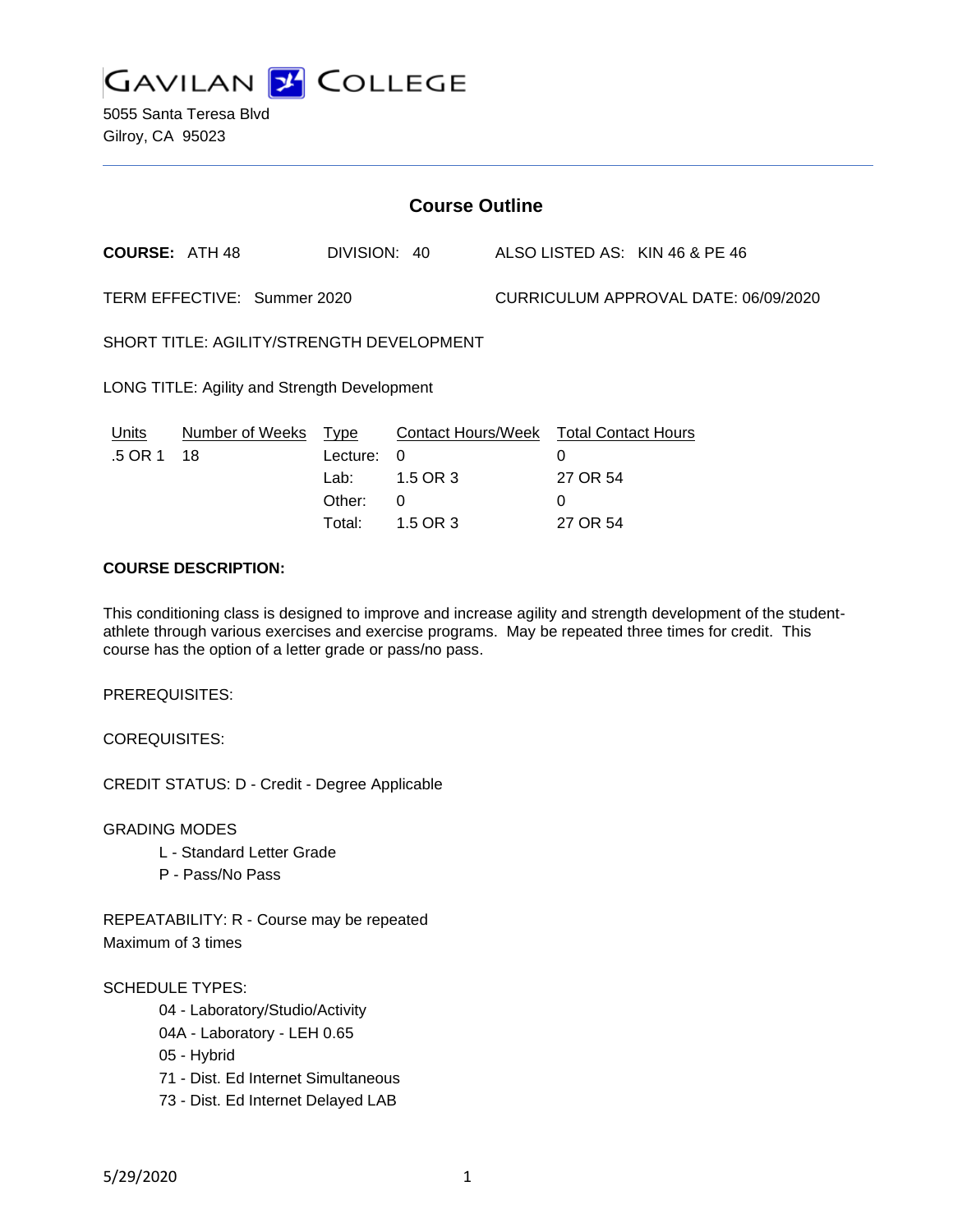## **STUDENT LEARNING OUTCOMES:**

1. Demonstrate proper safety techniques and rules for weight training and conditioning. Measure of assessment: demonstration

Year assessed, or planned year of assessment: 2016

Semester: Spring

2. Increase their agility and improve their muscular strength. Measure of assessment: demonstration, pre and post tests Year assessed, or planned year of assessment: 2016 Semester: Spring

## **CONTENT, STUDENT PERFORMANCE OBJECTIVES, OUT-OF-CLASS ASSIGNMENTS**

Curriculum Approval Date: 06/09/2020

#### 6 - 12 Hours

Content: Introduction and discussion of course syllabus and grading procedures. Course expectations will also be discussed. Equipment safety, conditioning drills, and stretching exercises will be introduced. A 12 week workout will be distributed. Agility and speed drills will be introduced and emphasized. A handout containing a variety of drills for speed, agility, and jump rope routines will be provided and discussed.

Student Performance Objectives: Demonstrate proper safety in the weight room. Perform a variety of stretching exercises. Demonstrate and practice correct techniques for weight lifting. Participate in a variety of speed and agility drills.

#### 6 - 12 Hours

Content: Pre-testing. A variety of drills for speed and agility will be introduced and utilized. Speed drills may include starts and sprints while agility drills may include cone and line drills. Introduce the use of both plyometric and resistance drills. Introduce various strength and explosive lifts.

Student Performance Objectives: Increase the number of speed and agility drills performed. Increase the range the number of sets and reps for their strength training. Participate in pre-testing and in a variety of workouts.

#### 9 - 18 Hours

Content: Continue working on the agility and speed drills introduced earlier. Work on the four core lifts: bench, squat, power clean, and dead lift.

Student Performance Objectives: Increase the number of speed and agility drills performed. Increase the sets and reps for both their strength and explosive lifts.

## 4.5 - 9 Hours

Content: Continue working on lifts introduced to date. Introduce speed and agility drills that emphasize change of direction. Post-testing. For speed and agility, this may be the 40 yard dash and the 20 yard shuttle run. For strength training, this may be the four core lifts: Bench, Squat, Power Clean, and Dead Lift.

Student Performance Objectives: Demonstrate a variety of drills that emphasize change of direction. Participate in post-testing.

2 Hours

## **METHODS OF INSTRUCTION:**

demonstration, guided practice, discussion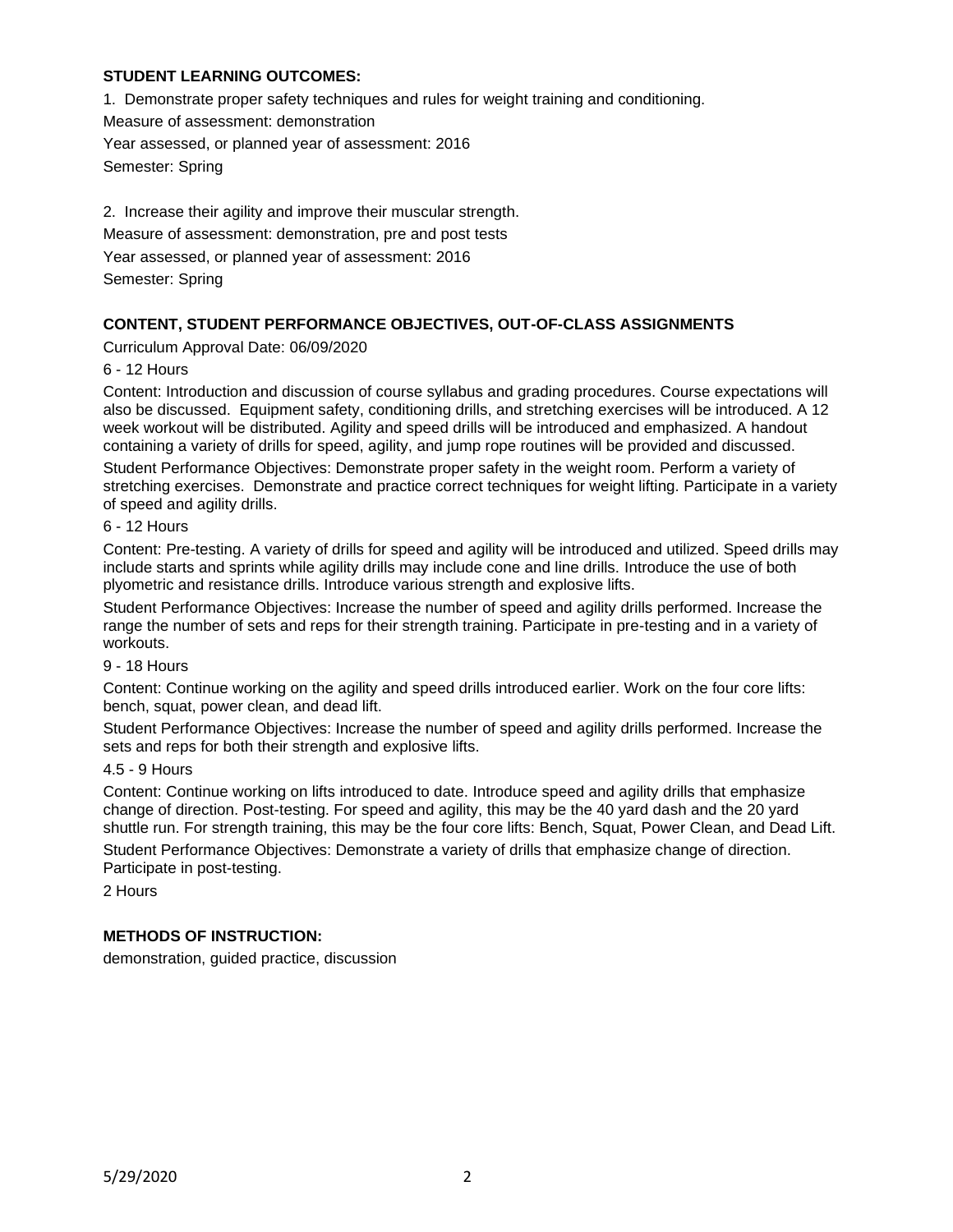# **METHODS OF EVALUATION:**

Skill demonstrations Percent of total grade: 50.00 % Percent range of total grade: 40 % to 60 % Demonstration Objective examinations Percent of total grade: 0.00 % Percent range of total grade: 0 % to 10 % Completion Other methods of evaluation Percent of total grade: 50.00 % Percent range of total grade: 40 % to 60 % Requires student participation.

# **OUT OF CLASS ASSIGNMENTS:**

Required Outside Hours: Assignment Description: As this is an activity course no out of class assignments are required.

# **REPRESENTATIVE TEXTBOOKS:**

No textbook required.